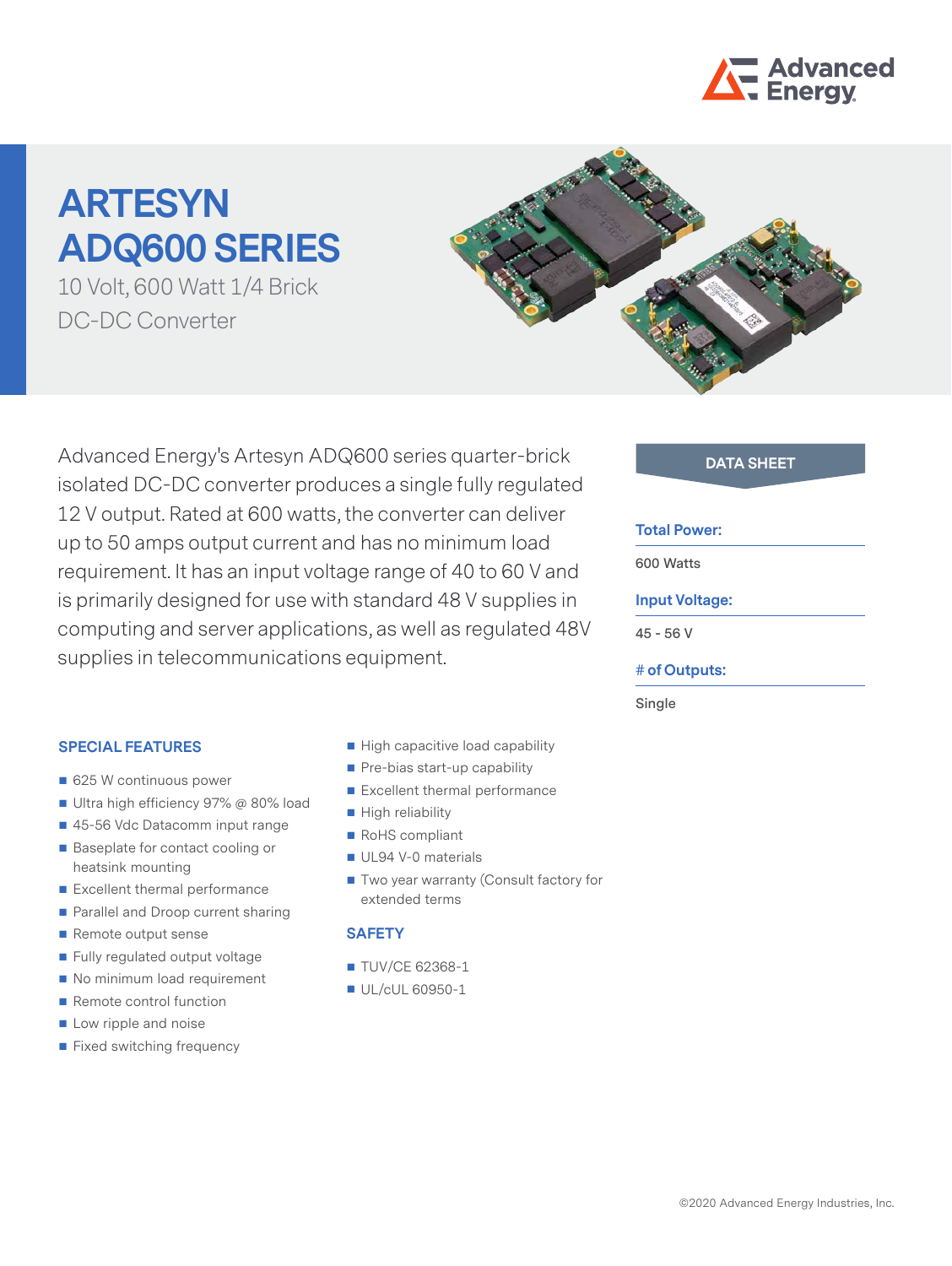# **ELECTRICAL SPECIFICATIONS**

| Input                                         |                                                                                          |  |
|-----------------------------------------------|------------------------------------------------------------------------------------------|--|
| Input voltage                                 | 45 - 56 Vdc                                                                              |  |
| Input surge                                   | 80 V / 100 mSec                                                                          |  |
| Input UVLO                                    | 45 Vdc typical<br>Turn-on:<br>Turn-off:<br>42.5 Vdc typical<br>Hysteresis: 2 Vdc typical |  |
| Efficiency (48 Vin, 25 °C ambient)            | 96.9% @ 100% load<br>97% @ 80% load                                                      |  |
| I/O insulation                                | Functional insulation                                                                    |  |
| I/O isolation                                 | 750 Vdc                                                                                  |  |
| Output                                        |                                                                                          |  |
| Output voltage (Vin = 48 V                    | 10.1 V                                                                                   |  |
| Output current maximum                        | 63 A                                                                                     |  |
| Noise & ripple                                | 150 mV pk-pk typical                                                                     |  |
| Overtemperature protection                    | 140 °C                                                                                   |  |
| Overvoltage protection method / OVP operation | 12 - 14 V window / Hiccup auto restart                                                   |  |
| Overcurrent protection method / OCP operation | 69.3 - 88 A window / Hiccup and auto restart                                             |  |
| Control                                       |                                                                                          |  |
| Enable                                        | TTL compatible (negative logic)                                                          |  |
| Switching frequency                           | 160 KHz fixed frequency                                                                  |  |
| Prebias startup                               | 0% Vout - 100% Vout full load                                                            |  |
| Parallel connection & droop share             | Droop share                                                                              |  |

# **ENVIRONMENTAL SPECIFICATIONS**

| Operating ambient temperature range | $-20$ °C to $+90$ °C       |
|-------------------------------------|----------------------------|
| Storage temperature                 | -55 °C to +125 °C          |
| Humidity                            | 5% to 95% (non-condensing) |
| <b>MTBF</b>                         | 2 Million hours            |
| RoHS Compliant                      | RoHS <sub>6</sub>          |

# **ORDERING INFORMATION**

| Model number     | Input voltage | Output voltage  | <b>Efficiency</b> |
|------------------|---------------|-----------------|-------------------|
| ADQ600-48S10-4L  | $45 - 56$ V   | $10.1$ V @ 63 A | 97% (80% load)    |
| ADQ600-48S10B-4L | $45 - 56V$    | 10.1 V @ 63 A   | 97% (80% load)    |

"-4" = 4.6 mm + 0.25 mm pin length

"-6" = 3.8 mm + 0.25 mm pin length  $-8" = 2.8$  mm + 0.25 mm pin length

None = 5.8 mm + 0.25 mm pin length

"-L" = RoHS 6 compliance "B" = Baseplate

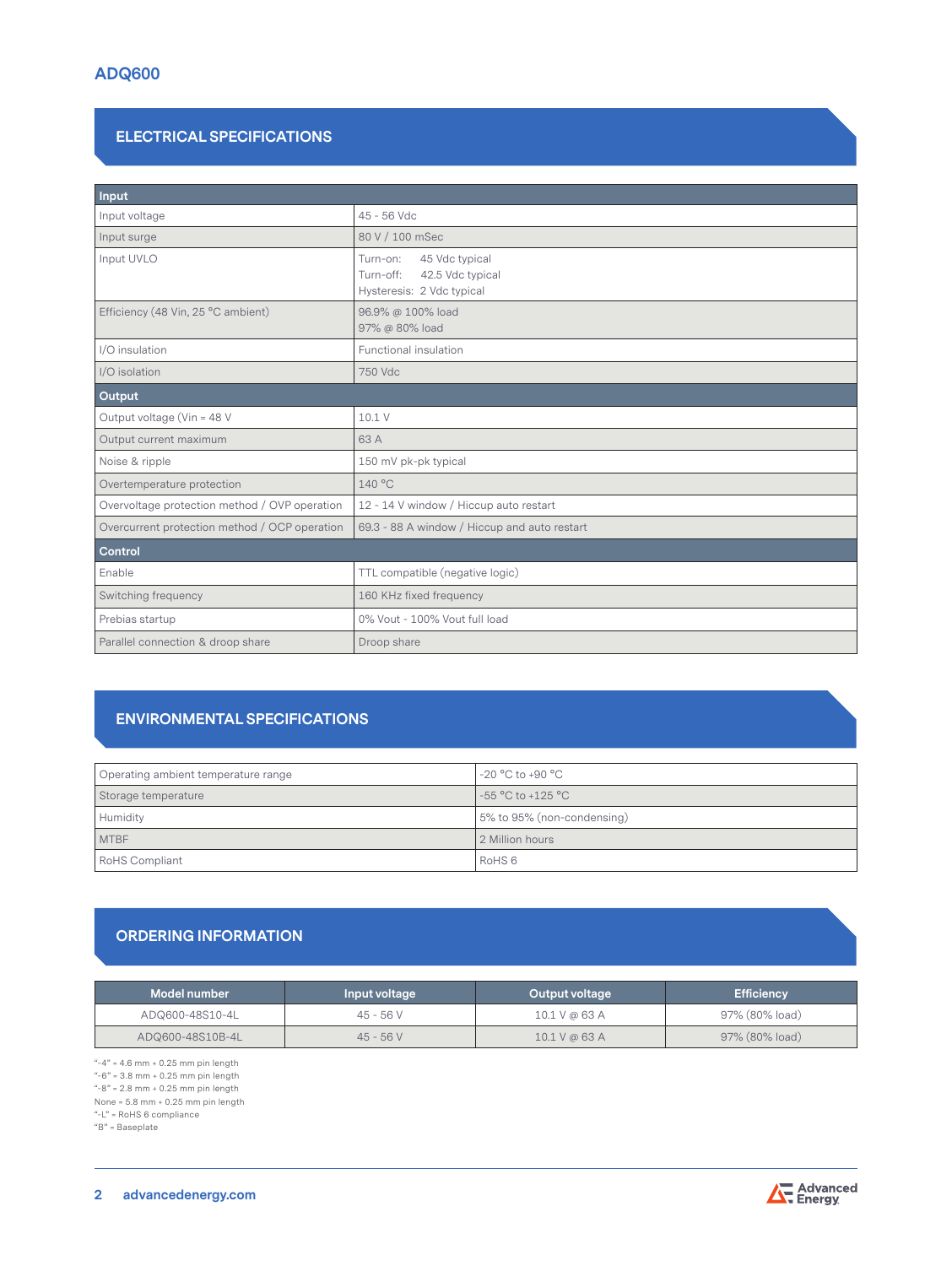## **MECHANICAL DRAWINGS**













X.XXmm±0.25mm[X.XXX in.±0.01in.] TOLERANCE: X.Xmm±0.5mm[X.XX in.±0.02in.] UNIT: mm[inch] BOTTOM VIEW: pin on upside L=4.60mm

# **PIN ASSIGNMENTS**

| Pin# | <b>Function</b> |
|------|-----------------|
|      | $+V$ in         |
|      | Remote On/Off   |
|      | $-Vin$          |
| Δ    | -Vout           |
| ∽    | +Vout           |

Notes:

1. All specifications are subject to change without notice. Mechanical drawings are for reference only.

2. Warranty: 2 years

3. Label and logo appearance may vary from what is shown on mechanical drawings.